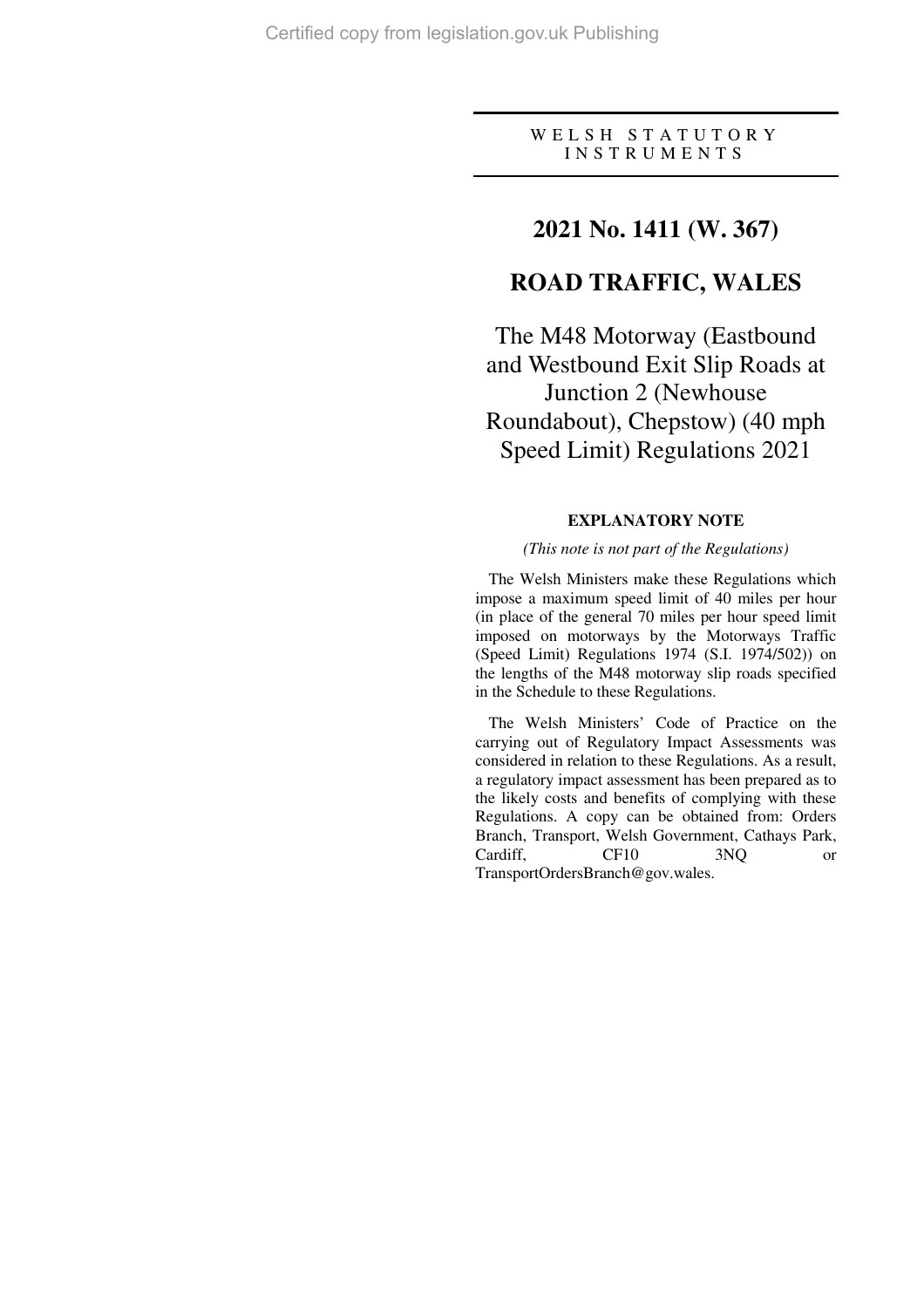W E L S H S T A T U T O R Y I N S T R U M E N T S

# **2021 No. 1411 (W. 367)**

# **ROAD TRAFFIC, WALES**

The M48 Motorway (Eastbound and Westbound Exit Slip Roads at Junction 2 (Newhouse Roundabout), Chepstow) (40 mph Speed Limit) Regulations 2021

| Made                                      | 10 December 2021 |
|-------------------------------------------|------------------|
| Laid before Senedd Cymru 13 December 2021 |                  |
| Coming into force                         | 12 January 2022  |

The Welsh Ministers, in exercise of the powers conferred on them by section 17(2), (3) and (3ZAA) of the Road Traffic Regulation Act 1984(**1**), and after consultation with such representative organisations as were thought fit in accordance with section 134(10) of that Act, make the following Regulations.

#### **Title, commencement and interpretation**

**1.**—(1) The title of these Regulations is the M48 Motorway (Eastbound and Westbound Exit Slip Roads at Junction 2 (Newhouse Roundabout), Chepstow) (40 mph Speed Limit) Regulations 2021 and they come into force on 12 January 2022.

(2) In these Regulations, "the M48 motorway" means the M48 South Gloucestershire to South Wales motorway.

#### **Imposition of speed limit**

**2.** No person may drive a motor vehicle at a speed exceeding 40 miles per hour in the lengths of the M48 motorway specified in the Schedule.

 $\overline{a}$ (**1**) 1984 c. 27. Section 17(2) was amended by the New Roads and Street Works Act 1991 (c. 22), Schedule 8, paragraph 28(3) and the Road Traffic Act 1991 (c. 40), Schedule 4, paragraph 25 and Schedule 8. Section 17(3ZAA) was inserted by the Wales Act 2017 (c. 4), section 26(2).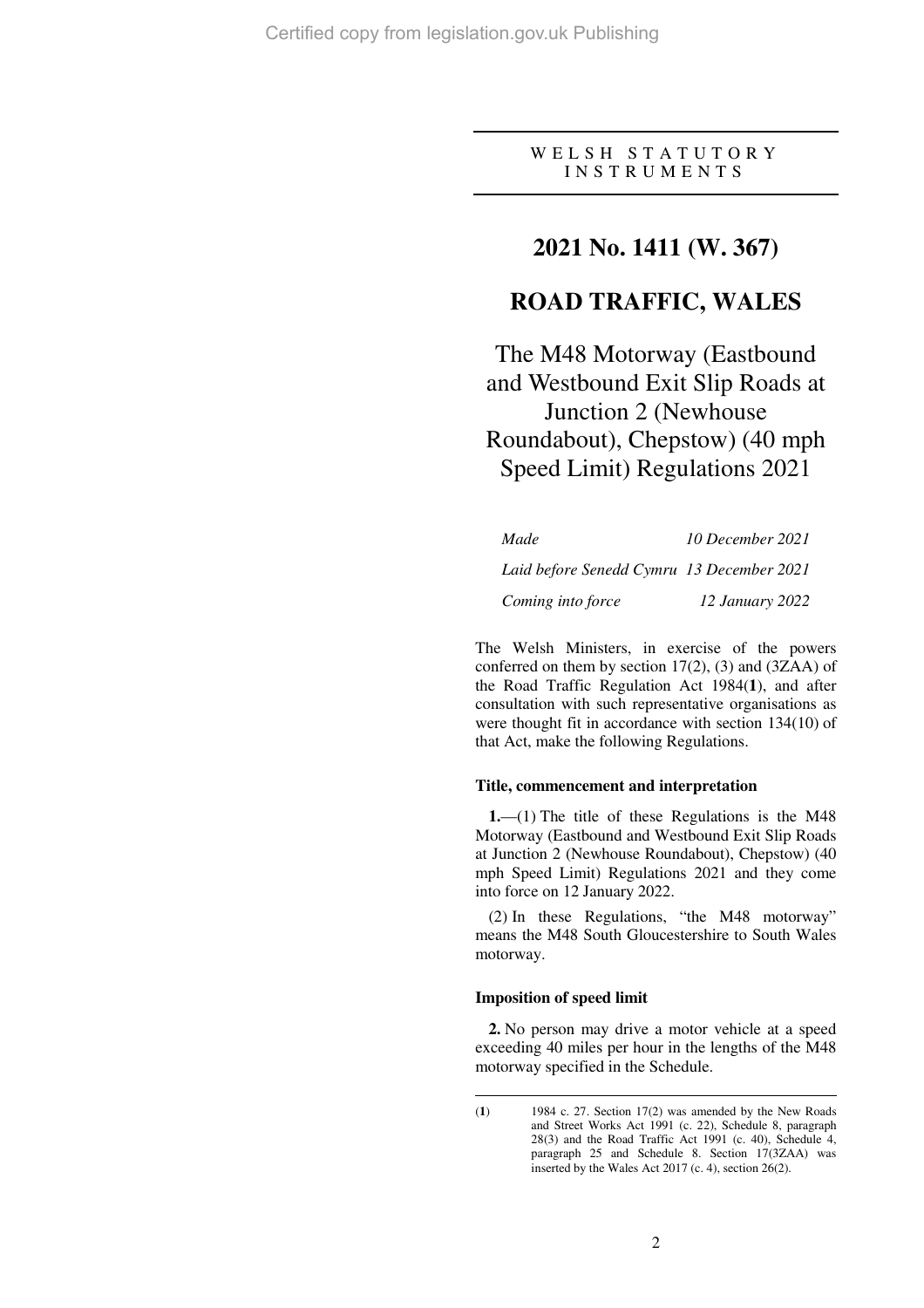Certified copy from legislation.gov.uk Publishing

*Lee Waters*  Deputy Minister for Climate Change under authority of the Minister for Climate Change, one of the Welsh Ministers 10 December 2021